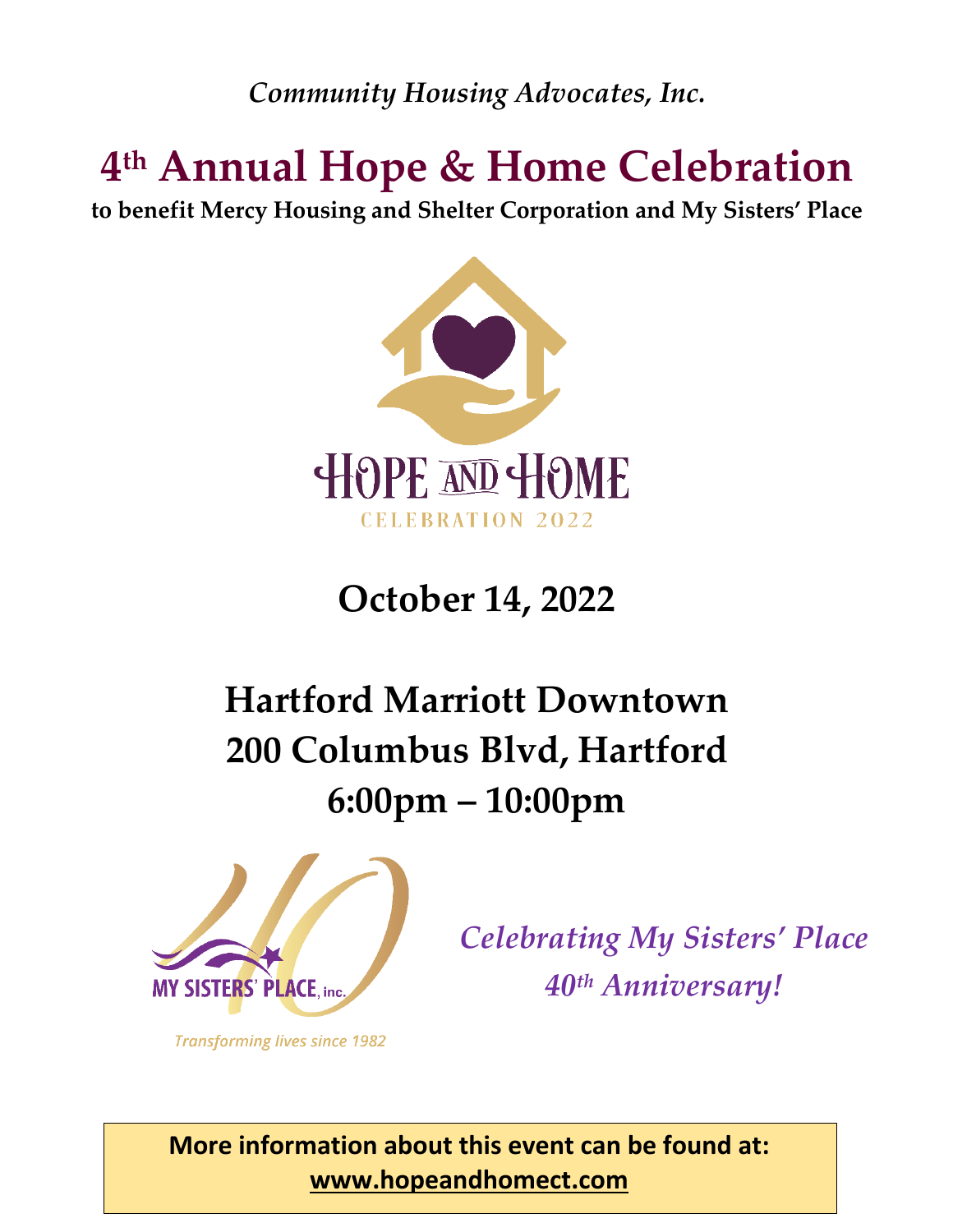## **Sponsorship Opportunities**

#### « **Platinum Key- Presenting Sponsor - \$15,000**

- 20 tickets to the event at reserved tables
- Corporate representative to speak at the event
- Company recognition given during event and on Mercy's and MSP's social media channels
- Full page inside front cover advertisement in event program book

#### « **Gold Key Sponsor - \$10,000**

- 10 tickets to the event at reserved table
- Company recognition given during event and on Mercy's and MSP's social media channels
- Full page advertisement in event program book

#### « **Bar Sponsor - \$7,500**

- 10 tickets to the event at reserved table
- Company logo on bar throughout event
- Company recognition given during event and on Mercy's and MSP's social media channels
- Full page advertisement in event program book

#### « **Silver Key Sponsor - \$5,000**

- 10 tickets to the event at a reserved table
- Company recognition given during event and on Mercy's and MSP's social media channels
- Full page advertisement in the event program book

#### « **Champion of Hope Sponsor - \$3,500**

- 10 tickets to the event at a reserved table
- Company recognition given during event and on Mercy's and MSP's social media channels
- Half page advertisement in event program book

#### « **Candy Bar Sponsor - \$3,000 – Only One**

- 6 tickets to the event at a reserved table
- Company logo/signage on candy bar
- Company recognition given during event and on Mercy's and MSP's social media channels
- Half page advertisement in event program book

#### « **Transforming Lives Sponsor - \$2,000**

- 6 tickets to the event
- Company recognition given during event and on Mercy's and MSP's social media channels
- Quarter page advertisement in Event program book

#### « **Giving Hope Sponsor - \$1,000**

- 4 tickets to the event
- Company/name recognition given during event and on Mercy's and MSP's social media channels
- Quarter page advertisement in Event program book

#### « **Mercy Shelter/My Sisters' Place Friend - \$500**

- 2 tickets to the event
- Company/name recognition given during event and on Mercy's and MSP's social media channels
- Listing in the event program book

#### « **Individual Ticket - \$125 each**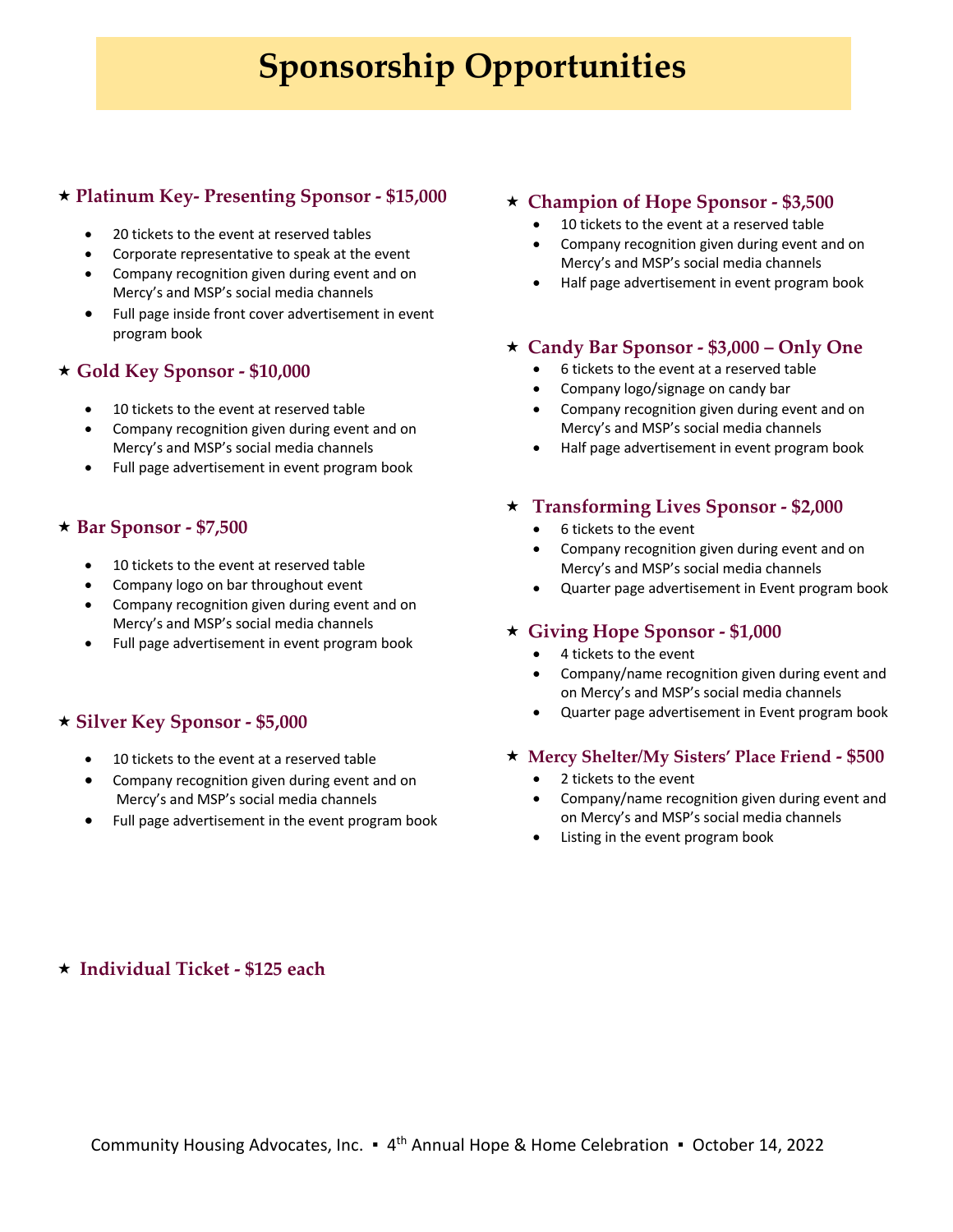## *Community Housing Advocates, Inc.* **4th Annual Hope & Home Celebration**

**to benefit Mercy Housing and Shelter Corporation and My Sisters' Place**



### **October 14, 2022**

### **Yes!** I want to help!

| $\Box$ Enclosed is my check for $\$\_\_\_\_\_\_\_$ .<br>$\Box$ Please charge my credit card for $\$\underline{\hspace{2cm}}$ .                                                                |  |  |  |
|-----------------------------------------------------------------------------------------------------------------------------------------------------------------------------------------------|--|--|--|
| Please mail this form and payment to:<br>Mercy Housing and Shelter Corp.<br>221 Main Street, Hartford, CT 06106<br>Or fax to: 860-726-4124 or scan and email to: clessard@mercyhousingct.org. |  |  |  |
| For questions or additional information, please contact Christina Lessard at 860-808-2044.                                                                                                    |  |  |  |

\*Food for a Day provides breakfast and lunch for someone through The Friendship Center at St. Elizabeth's House in Hartford. Visitors to the Center can meet with a Case Manager who will work with them to address their needs and connect them to community services. Visitors also have access to food pantry items, showers, toiletries and opportunities for socialization.

#### **THANK YOU!**

Community Housing Advocates, Inc. ▪ 4th Annual Hope & Home Celebration ▪ October 14, 2022